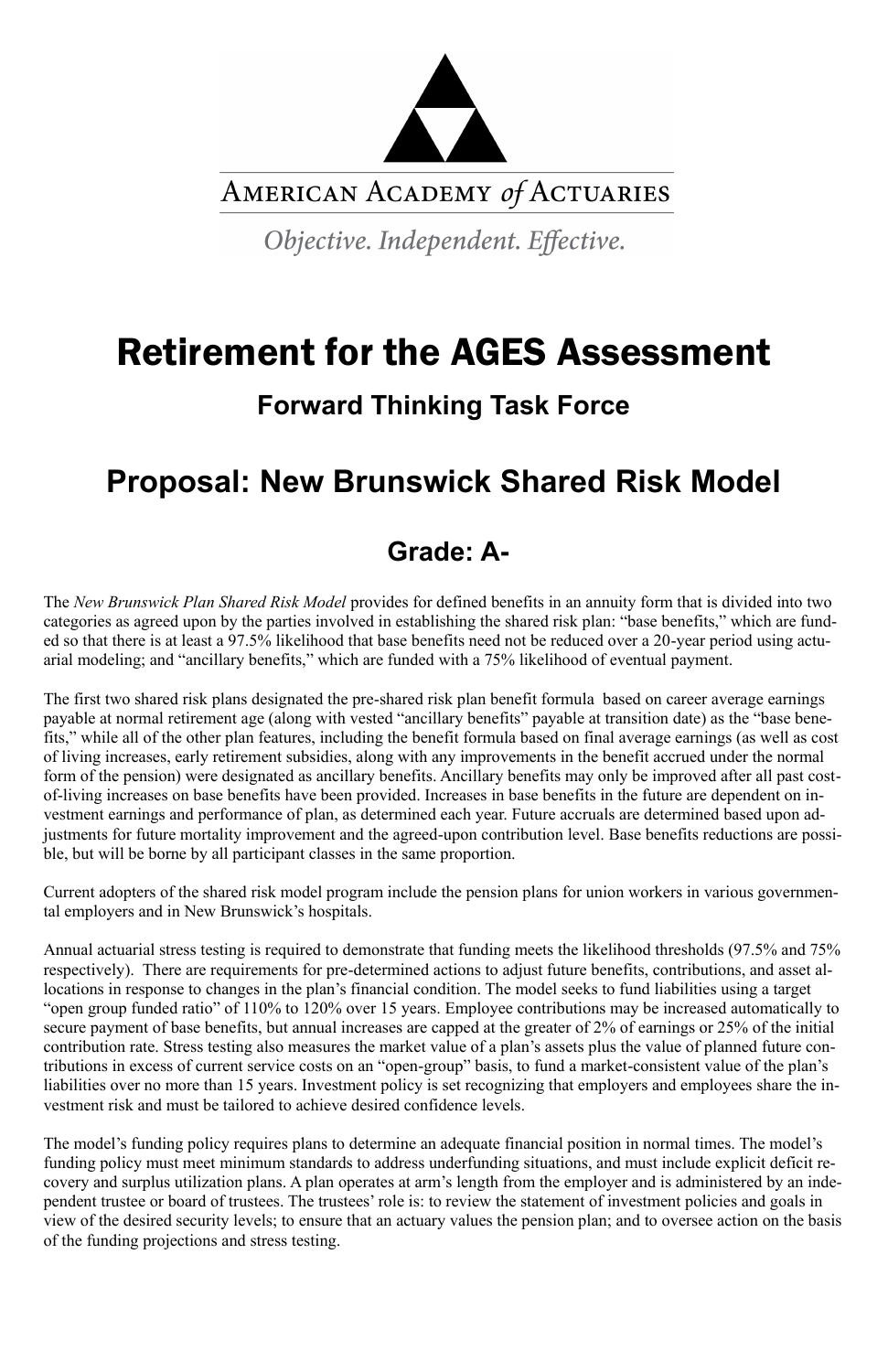### **Source Material**

- *New Brunswick's New Shared Risk Pension Plan*, Center for Retirement Research at Boston College, by Alicia H. Munnell and Steven A. Sass, August 2013*. Available at: http://crr.bc.edu/wp-content/ uploads/2013/07/slp\_33.pdf.*
- *Rebuilding New Brunswick: The Case for Pension Reform*, A Government of New Brunswick Report, February 2013. Available at: http://ppforum.ca/sites/default/files/NB\_Pension%20Reform% 20Case\_EN.pdf.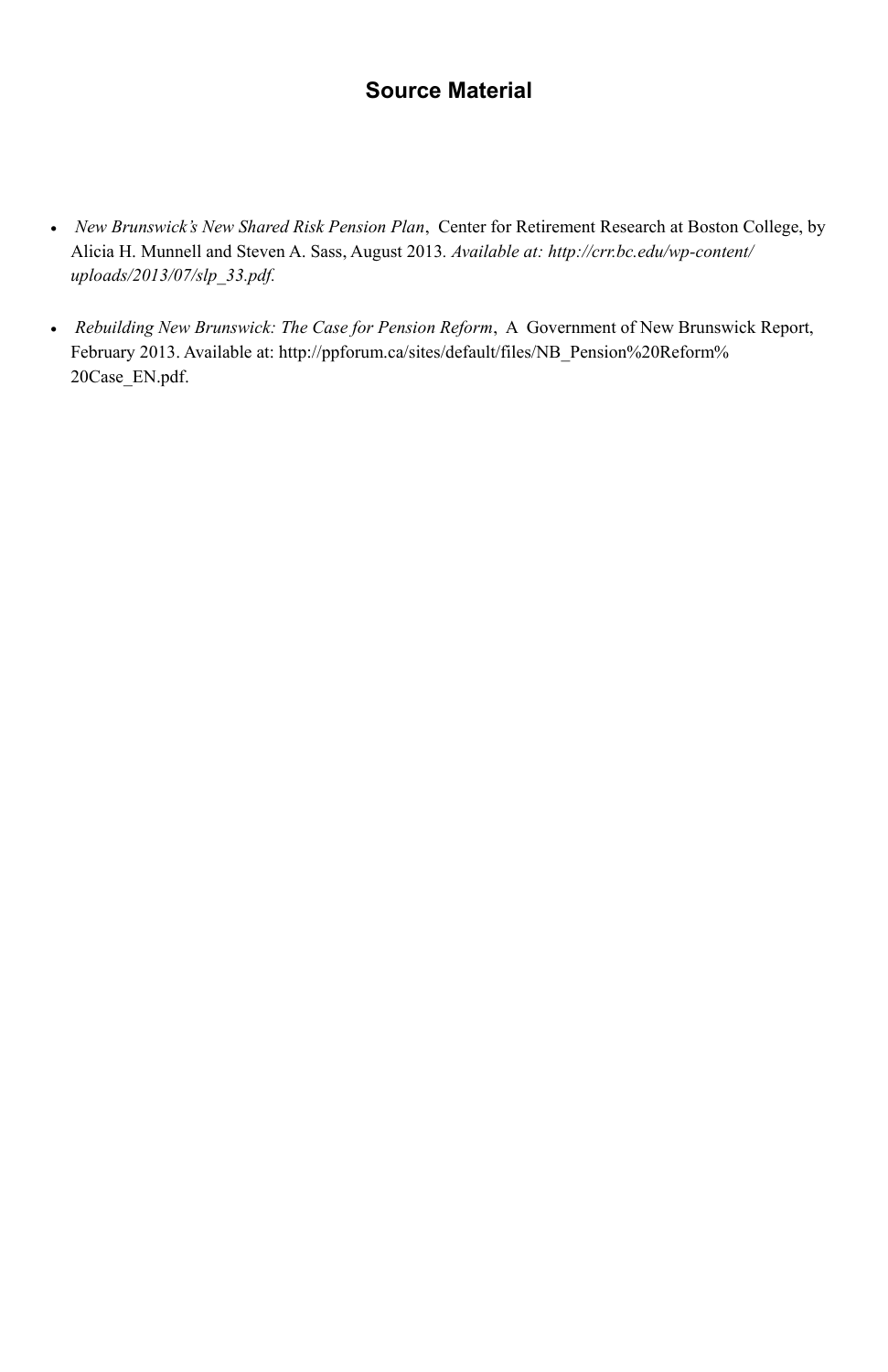## **Alignment**

### **A-**

**—————————————————————————————**

### **Description**

- Aligns each stakeholder's role with their skills.
- Redefines employer's role by placing responsibility for important roles with those appropriate entities.
- Helps individuals by structuring their choices to be well-defined and enhance good decision-making.
- Develops systemic ways to enhance financial security through appropriate levels of laws and regulations .

### **Application of Principles**

- + Plan is managed by independent trustees.
- + Benefits are paid as annuities (provides lifetime income).
- + Plan has several safeguards designed to protect security of beneficiaries.
- + Once in operation, employee and employer responsibility is limited to contributions.

- Complexity of benefit structure (base vs. ancillary benefits) and frequent changes thereto may cause confusion for participants.

#### **Legend**

(+) feature meets principles

(-) feature does not meet principles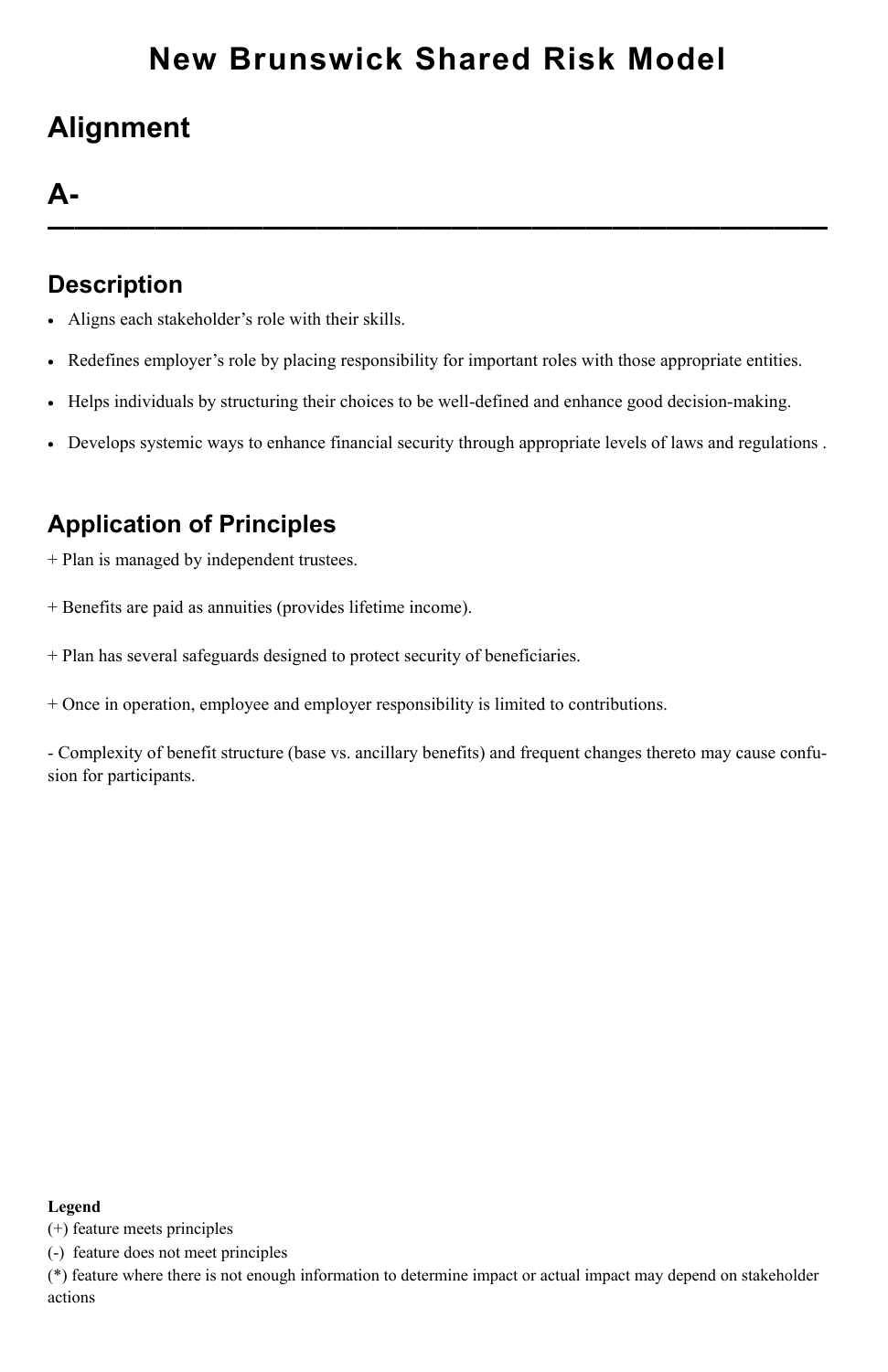## **Efficiency**

### **A-**

**———————————————————————————**

### **Description**

- Allows smaller plans to group together, with standard and transparent fees to lower plan costs.
- Provides consistent opportunities to accumulate assets during working lifetime to enhance participation and coverage.
- Minimizes leakage for non-retirement benefits during accumulation and payout phases.
- Encourages pooling and effective risk sharing so funds can provide lifetime income.
- Incents narrowing the variability of benefits by fostering risk hedging and allowing for pricing benefits and guarantees.

### **Application of Principles**

- + Plans cover multiple employers of any size that are in the same industry.
- + Provides lifetime income, with pooled longevity risk and limited non-retirement leakage.
- + Benefit design allows for variability in adverse market conditions.
- + Well-defined "ancillary benefits" only paid if funding is sufficient.
- + No opportunity for "trapped surplus" as pre-defined mechanism exists for distributing a reasonable portion of any "excess" that develops within the plan.
- The need to manage the plan's investment strategy to achieve confidence levels required by the stress tests could result in frequent adjustments to investment strategy that may not optimize the efficiency of the portfolio.

#### **Legend**

(+) feature meets principles

(-) feature does not meet principles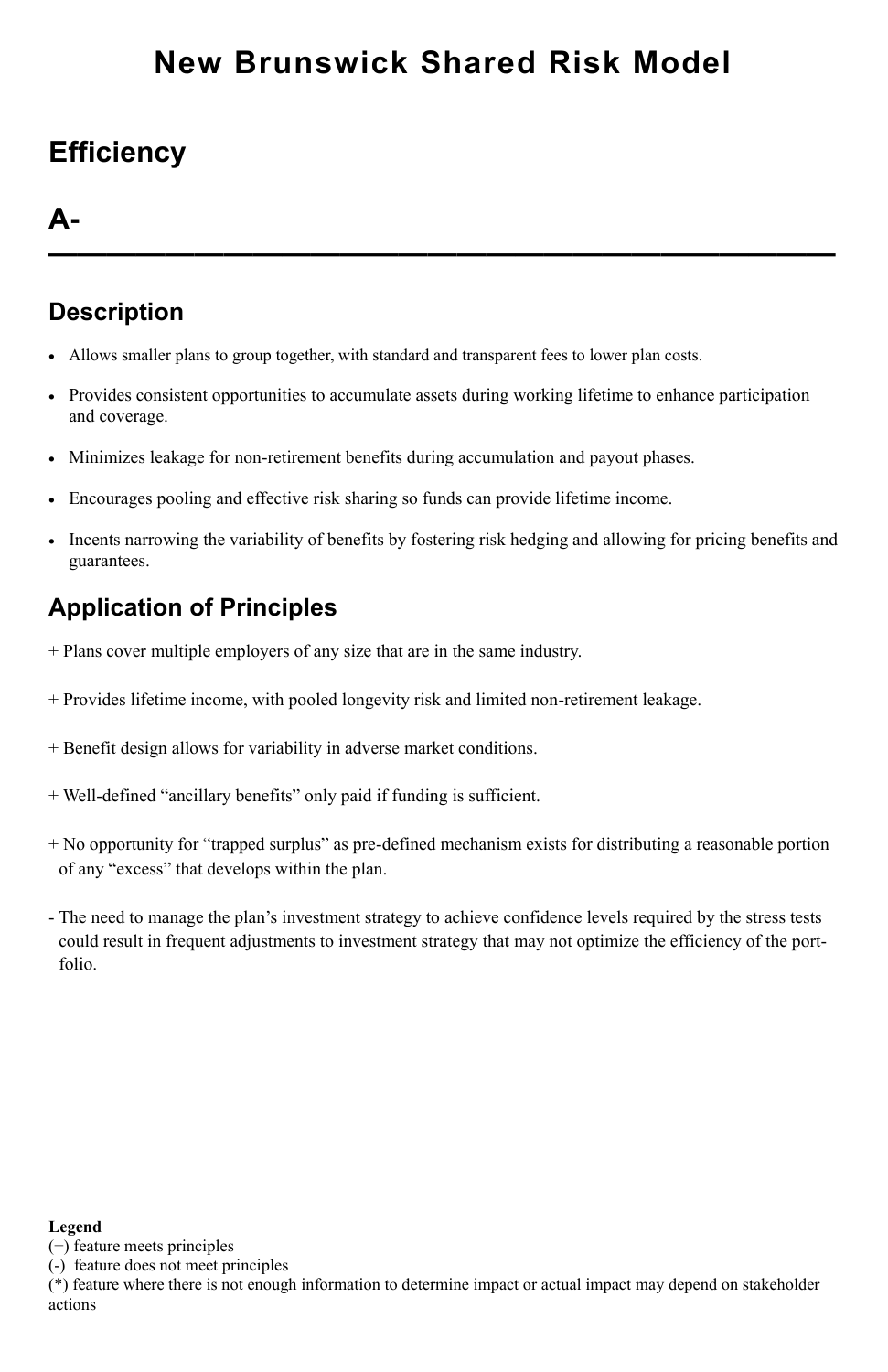### **Governance**

### **A-**

**———————————————————————————**

### **Description**

- Clearly defines roles and responsibilities, and acts in accordance with them.
- Reduces real and potential conflicts of interest.
- Recognizes and manages competing needs.
- Staffs boards with financial and other professionals who possess relevant expertise.

### **Application of Principles**

- + The trustees must be independent.
- + Assets are invested by investment professionals.
- + Rules specify actions when deficits or excess assets occur.

- Trustees need to understand the complexities of the multiple stress tests for base and ancillary benefits, deficit recovery plan, excess utilization plan, asset liability modeling requirements, changes in risk profile, etc. Plans cover multiple employers of any size that are in the same industry.

#### **Legend**

(+) feature meets principles

(-) feature does not meet principles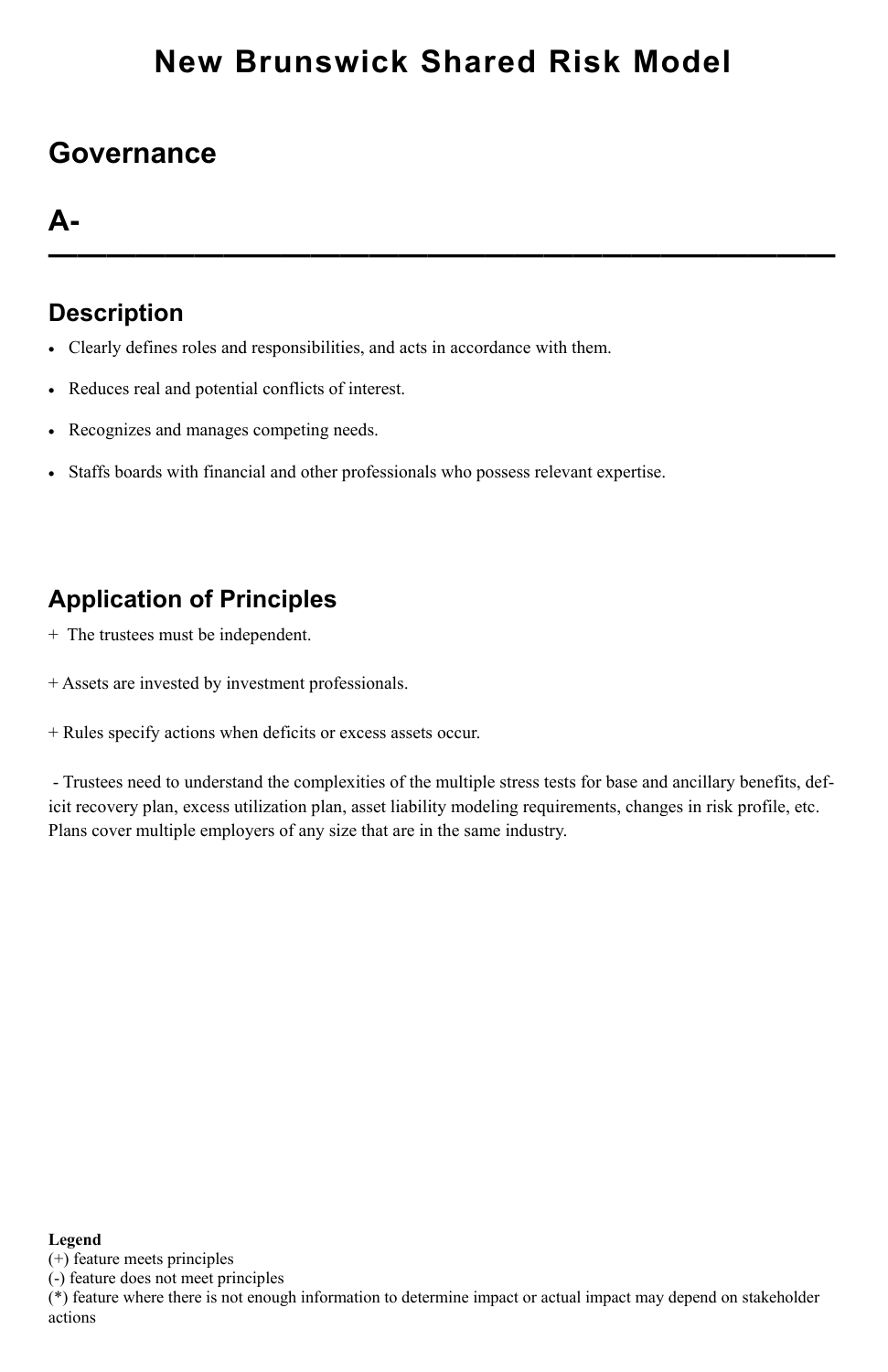## **Sustainability**

### **A**

**—————————————————————————**

### **Description**

- Promotes intergenerational equity.
- Allocates cost properly among stakeholders.
- Withstands market shocks.
- Maintains balance between sustainability and adequacy.

### **Application of Principles**

+ Risks are shared between all beneficiaries, including retirees.

+ Stress testing is done regularly to make sure plans can withstand market shocks.

+ Pre-determined rules specify what will occur in the event of a future market shock that is outside the thresholds being testing with reductions that are spread equally among various participant classes.

\* Open group valuations require additional involvement of the employers and ongoing scrutiny, to make sure the assumptions regarding future participants appropriately reflect anticipated changes to the current demographic characteristics of the group.

#### **Legend**

(+) feature meets principles

(-) feature does not meet principles